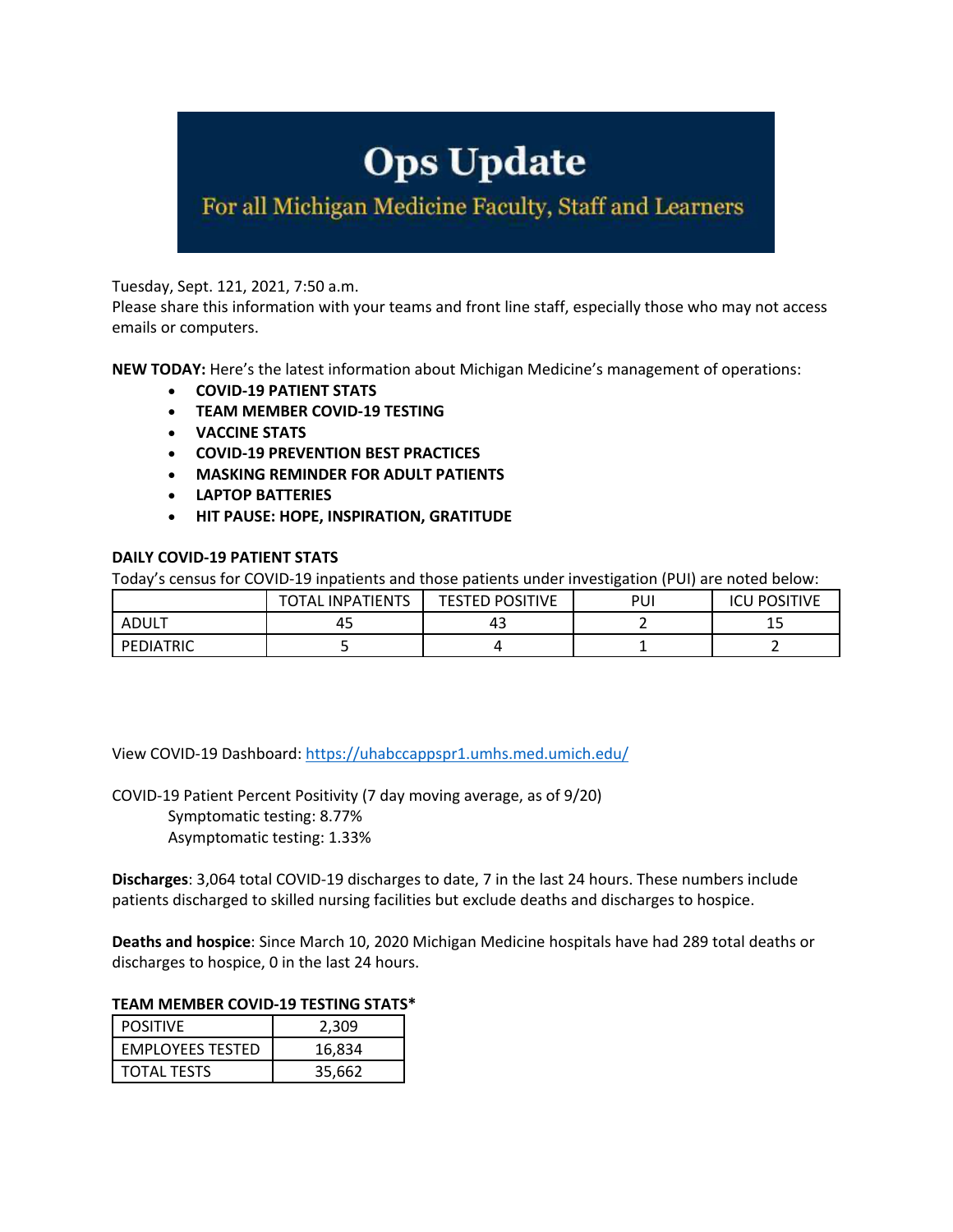*\* Data from 3/10/20 through 9/16/21. The testing stats reflect just Michigan Medicine employees, not all University of Michigan employees. It also reflects only those who sought testing at or were hospitalized at Michigan Medicine or reported their testing to Occupational Health Services. Some Michigan Medicine employees may have been tested outside our system.*

| <b>Michigan Medicine Employee Rolling COVID Data</b>         |       |  |  |
|--------------------------------------------------------------|-------|--|--|
| Employees Positive Cases for preceding week: 8/28 - 9/3/2021 | 78    |  |  |
| <b>Employee Positive Cases Last 7 Days</b>                   | 73    |  |  |
| <b>Employees Tested Last 7 Days</b>                          | 1339  |  |  |
| Positivity Rate (Week of 9/4 - 9/10/2021)                    | 5.45% |  |  |

*Testing stats reflect just Michigan Medicine employees, not all University of Michigan employees. It also reflects only those who sought testing at or were hospitalized at Michigan Medicine or reported their testing to Occupational Health Services. Some Michigan Medicine employees may have been tested outside our system.*

## **VACCINE STATS**

Find the most timely and up-to-date information on the Vaccine FAQs and the Vaccine Dashboard.

#### **COVID-19 PREVENTION BEST PRACTICES**

COVID-19 transmission is high in our community and we have been seeing clusters amongst staff on multiple units. We are at a point where it is critical to reinforce the main prevention strategies for COVID-19. Please review the COVID-19 Prevention Best Practices to stay safe and help prevent COIVD-19 transmission.

#### **MASKING REMINDER FOR ADULT PATIENTS**

As we continue to see COVID-19 transmissions in the health care setting, ensuring a consistent process to have adult patients that can tolerate wearing a mask do so when healthcare workers are present is key. This will help protect patients and healthcare workers from COVID-19 exposures. Masking as source control is most protective when everyone is wearing one. Please share thisPatient Masking Flyer/Sign in your local areas.

#### **LAPTOP BATTERIES**

HITS is working to identify any issues of swollen or disfigured laptop batteries. In some cases, battery swelling is significant enough to impact the touchpad, keyboard, or outer shell. If you experience this issue, please report it through the Michigan Medicine Help Center (help.medicine.umich.edu). *Never attempt to remove or replace a battery on your own.*

#### **HIT PAUSE: HOPE, INSPIRATION, GRATITUDE**

*In this spot, we will share stories of hope, inspiration and gratitude. Take a few minutes to pause and reflect.*

Take a moment to think about the upcoming fall season and ways to find joy. Your colleagues have shared some of their favorite things to do in this collection of what they love about fall.

Weekly bulletins and policies are posted on Michigan Medicine Headlines at https://mmheadlines.org/covid-19-updates/. Please bookmark this site and refer to it for the most up